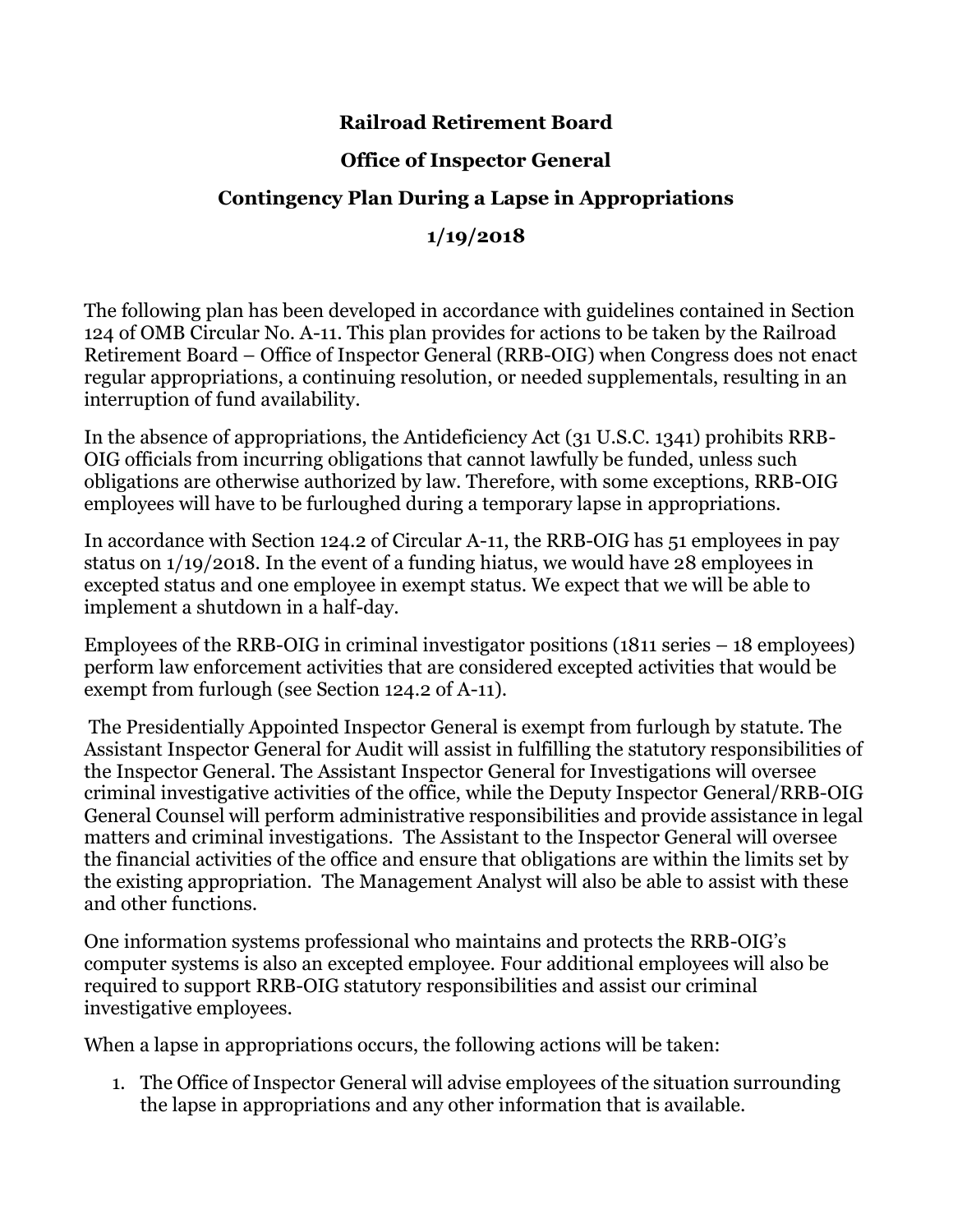- 2. Notices will be prepared and distributed to employees not exempt from furlough. Affected employees will be asked to make sure their RRB Emergency Notification System (ENS) contact information is current so they can be reached for quickrecall from furlough. We expect that implementing the shutdown will take a half day.
- 3. SF-52's (Request for Personnel Action) will be prepared for furloughed employees.
- 4. Necessary documents such as SF-50's (Notification of Personnel Actions), Merit Systems Protection Board appeals information and Unemployment Insurance information will be mailed or emailed to furloughed employees as soon as practicable.

### Leave

Employees exempt from furlough cannot be in leave status. Therefore, the RRB-OIG must take one of the following actions:

(1) cancel any approved paid leave during the furlough and/or deny any new requests for paid leave; or

(2) furlough the employee for the period of the employee's absence from duty. An agency may subsequently terminate the furlough whenever the employee's services are required for excepted activities.

If an excepted employee refuses to report for work after being ordered to do so, he or she will be considered absent without leave (AWOL).

Employees not exempt from furlough who have requested and been granted leave for a day subsequently designated as a furlough day will have that leave automatically cancelled because the necessity to furlough supersedes leave rights. Furlough days are non-workdays. Annual, sick, and court leave cannot be granted on a non-workday.

## Travel/Training

In making assignments involving travel/training for their employees who would be furloughed during a lapse of appropriations, supervisors and managers should be aware of and take into consideration the likelihood of a lapse in funding. When a lapse seems likely, travel/training should be avoided or postponed when possible.

An employee in travel/training status who is to be furloughed should be contacted and notified to return to his/her duty station. An employee who has, on or before the first day of the lapsed appropriation, begun travel and transport to a new duty station or to a